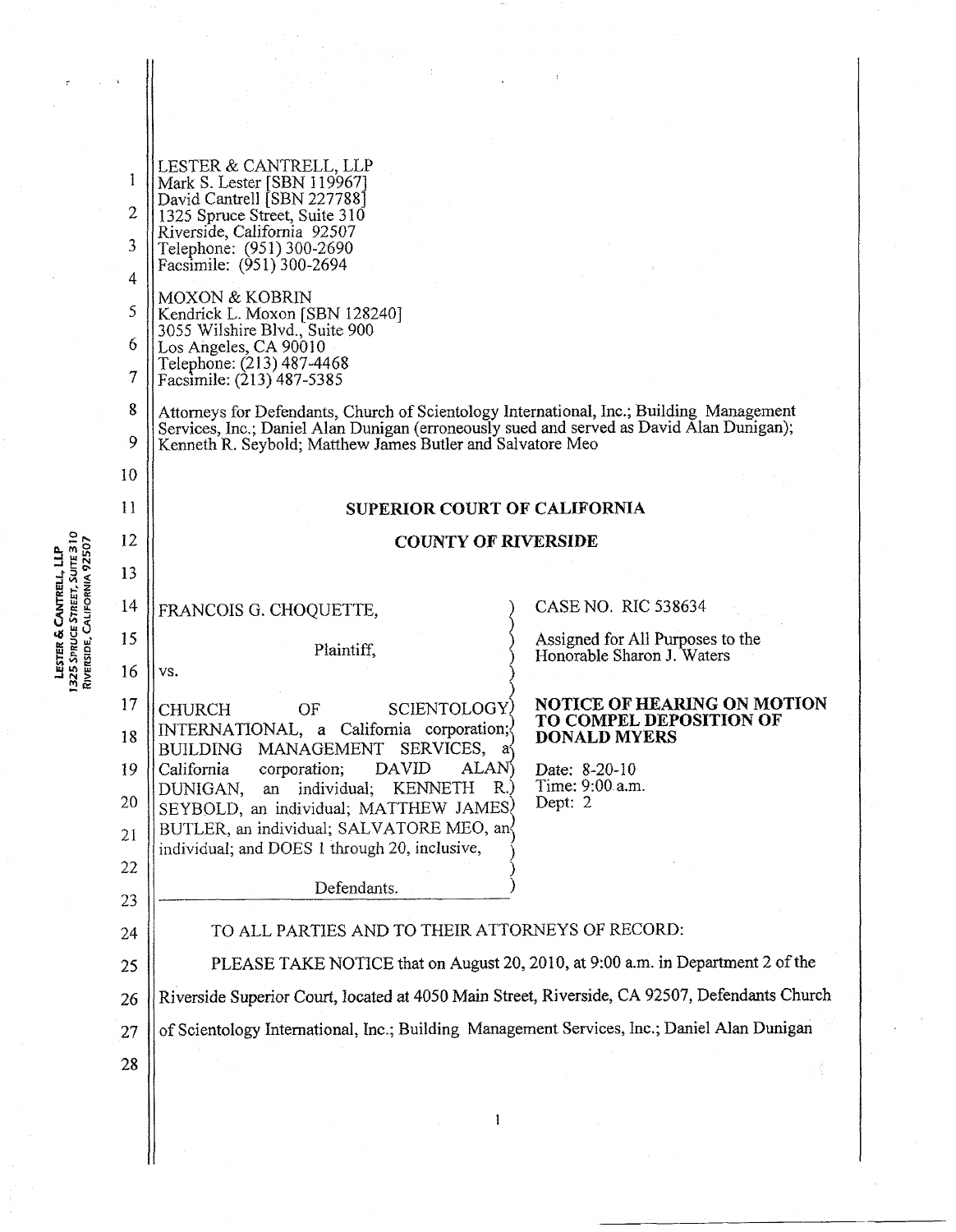$\mathbf{1}$  $\overline{2}$ 

3

4

5

6

 $\overline{\mathcal{I}}$ 

8

9

10

 $11$ 

12

13

14

15

16

17

18

19

20

21

22

23

24

25

26

27

28

**LESTER & CANTRELL, LLP**<br>1325 SPRUCE STREET, SUITE 310<br>RIVERSIDE, CALIFORNIA 92507

(erroneously sued and served as David Alan Dunigan); Kenneth R. Seybold; Matthew James Butler and Salvatore Meo's Motion to CompeI the Deposition of Donald Myers will be heard.

Dated: July  $\frac{15}{2}$ , 2010 BY:

Mark S. Lester David Cantrell &

**MOXON & KOBRIN** Kendrick L. Moxon

LESTER & CANTRELL, LLP

Attorneys for Defendants, CHURCH OF SCIENTOLOGY INTERNATIONAL, INC.; BUILDING MANAGEMENT SERVICES, INC,; DANIEL ALAN DUNIGAN (ERRONEOUSLY SUED AND SERVED AS DAVID ALAN DUNIGAN); KENNETH R. SEYBOLD; MATTHEW JAMES BUTLER AND SALVATORE ME0

 $\overline{c}$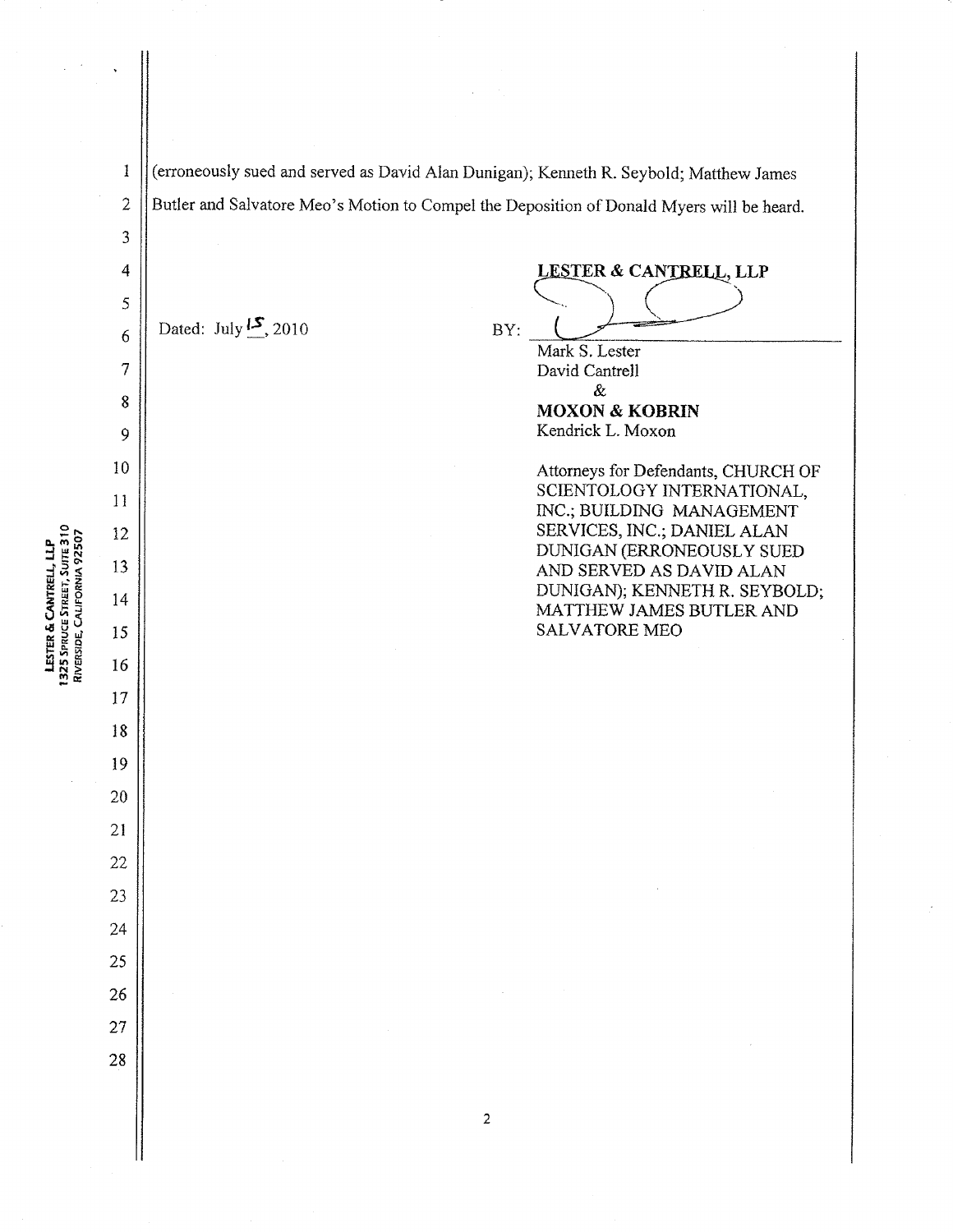### **MEMORANDUM OF POINTS AND AUTHORITIES**

### [. **INTRODUCTION**

 $\mathbf{1}$ 

 $\overline{2}$ 

3

 $\overline{4}$ 

5

6

 $\overline{7}$ 

8

9

10

11

12

13

14

15

16

17

18

19

Plaintiff Francois Choquette's complaint has alleged a battery occurred against him on October 26,2008, and claims that Defendant Church of Scientology International, Inc. took actions in Los Angeles County to prevent him from protesting. Third party witness Donald Myers is an associate of Choquette as members of an anti-religious hate group which calls itself "Anonymous." Its members typically wear chilling masks in self described "raids" upon Churches during which they threaten, harass and bait church-goers. Mr. Myers is a key witness in this case because:  $(1)$  there are direct allegations in the complaint concerning Mr. Myers:  $(2)$ he is a witness to acts in Los Angeles alleged in the complaint; **(3)** he has knowledge respecting Plaintiffs alleged damages; and (4) he was given important video recordings of the witnesses to the incident by the plaintiff **md** other members of their organization.

Mr. Myers was served with a deposition subpoena, but the deposition was continued several times at his request or at the request of his former counsel. Mr. Myers agreed to appear at his deposition on May 28,20 10, confirmed the morning thereof when he called defense counsel and indicated he would be late, Mr. Myers arrived at the deposition two and one-half hours late and then, after just a few minutes, refused to answer questions and left the deposition proceeding. In the few minutes that Myers did testify, he admitted he helped Plaintiff destroy evidence by editing a videotape so that it did not cast Plaintiff in a negative light.

20 Defendants' counsel would not have retained a videographer and court reporter or 21 appeared at the deposition, but for Mr. Myers' assurances that he would appear and testify. 22 Defendants accordingly seek **an** order requiring Mr. Myers to appear at his deposition within ten 23 days and for the imposition of monetary sanctions to cover the costs incurred by Defendants 24 during the first round of Mr. Myers' deposition (attorney's fees, court reporter fees, and 25 videographer fees). These fees total \$7,230.91.

#### **[I.** STATEMENT OF FACTS 26

1

27 Plaintiff's complaint alleges, among other things, that he was battered on October 26, 2008. Defendants deny any wrongdoing. Plaintiff is a member of the group "Anonymous," 28

> 3 MOTION **TO** COMPEL DEPOSITION OF **DONALD MYERS**

LESTER & CANTRELL, LLP<br>1325 SPRUCE STREET, SUITE 310<br>RIVERSIDE, CALIFORNIA 92507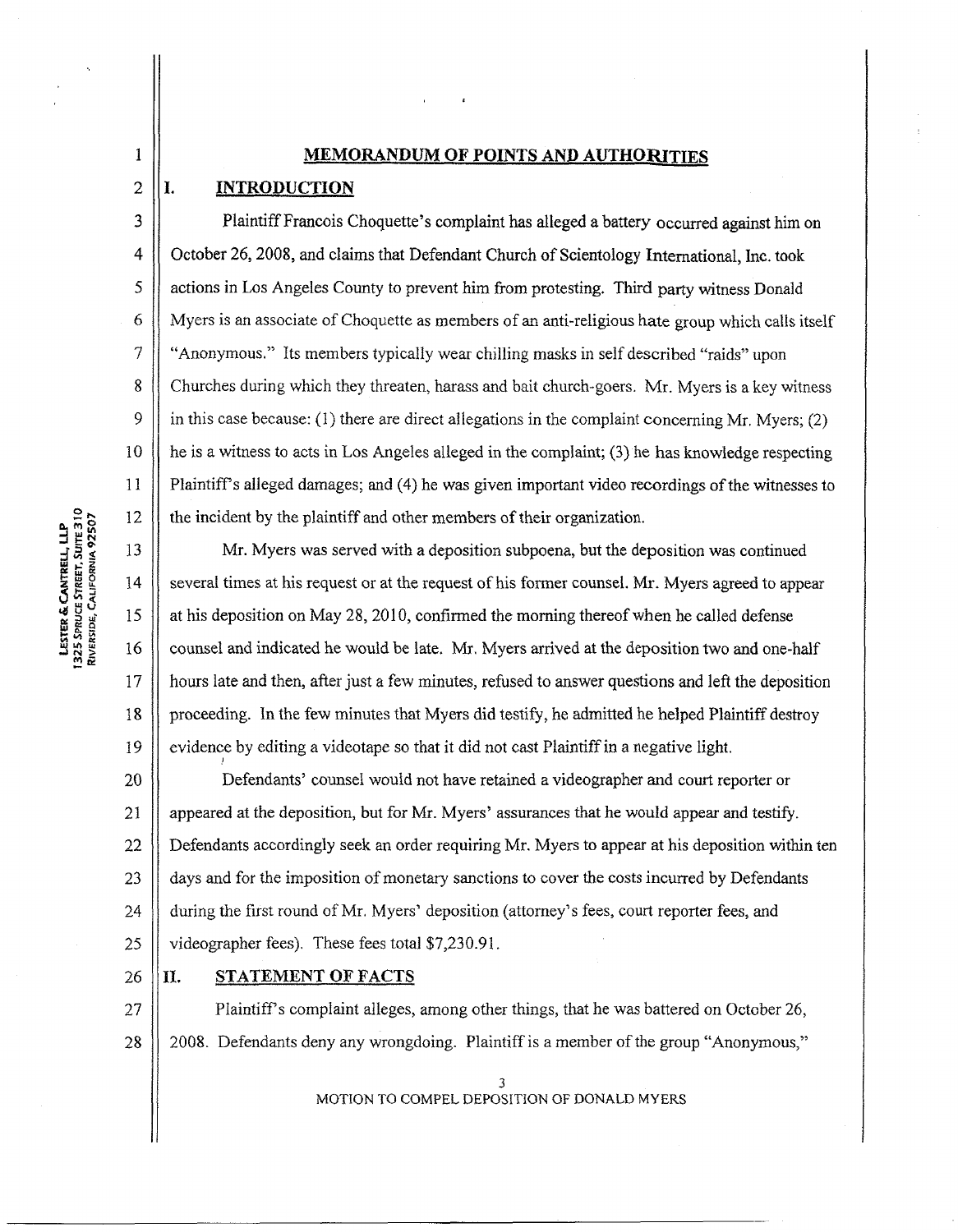which among other things, engages in acts its members refer to as "raids" upon Churches of Scientology (Ex. L, Curtis Deposition at p. **9:15)** and other acts of harassment. During the raids, plaintiff and his associates generally wear a white "vendetta" mask or other disguises. (Moxon Declaration Ex. M) Plaintiff was trespassing on property belonging to the Church of Scientology International and acting in a hostile manner when he was the subject of a citizen's arrest by Church security guards.

In his original complaint, Plaintiff alIeged that the incident was "captured upon numerous video-audio and still camera equipment." (Complaint at **7** 59.) Early in the discovery process Plaintiff produced a copy of the so-called video of this incident. (Cantrell Dec.  $\P$ 2.) Upon a review of the video, Defendants found that the video was highly edited and many key parts of the video had been removed. (Cantrell **Dec.** q12.) In December, 2009, Defendants took the deposition of Plaintiff, (Cantrell Dec. 72.) During the deposition Plaintiff acknowledged that the video had been edited and that his associate Donald Myers had done tbe editing. (Cantrell Dec.  $\sqrt{2}$ .) Mr. Myers is a frequent participant with plaintiff in his Anonymous activities, and was the subject of a criminal conviction at the same location for property damage during one of the "raids." (Moxon Dec. *7* 4.)

17 Plaintiff's complaint also alleges that his constitutional rights have somehow been 18 violated during protests that have occurred in Hollywood, California. Prior to appearing for his deposition, Mr. Myers produced several gigabytes of videos that showed he was present when 19 Plaintiff appeared in Hollywood. (Cantre11 Dec., **75.)**  20

Defendants noticed the deposition of Mr. Myers so that they could inquire into several  $21$ 22 areas, including the editing of the video tape of October 26,2008, and Mr. Myers' witnessing of other events alleged in the Complaint, plaintiffs alleged damages, and other elements of the 23 claims and defenses regarding plaintiff's knowledge that he was intentionally trespassing. 24 (Cantrelf Dec. 1 **3.)**  25

The deposition was originally scheduled to occur on March 18,2010. (Cantrell Dec. **9** 3, 26 Exh. "A".) The deposition was subsequently rescheduled to April 28, 2010. (Cantrell Dec.  $\sqrt{9}$  3, 27 28 Exh. "B".) Thereafter, Mr. Myers' counsel, Graham Berry, confirmed the deposition for that

> 4 MOTION TO COMPEL DEPOSITION OF DONALD MYERS

**LESTER & CANTRELL, LLP**<br>1325 SPRUCE STREET, SUITE 310<br>RIVERSIDE, CALIFORNIA 92507

 $\mathbf{1}$ 

 $\overline{2}$ 

 $\overline{3}$ 

4

5

6

 $\overline{7}$ 

 $8\,$ 

9

 $10$ 

11

12

13

14

15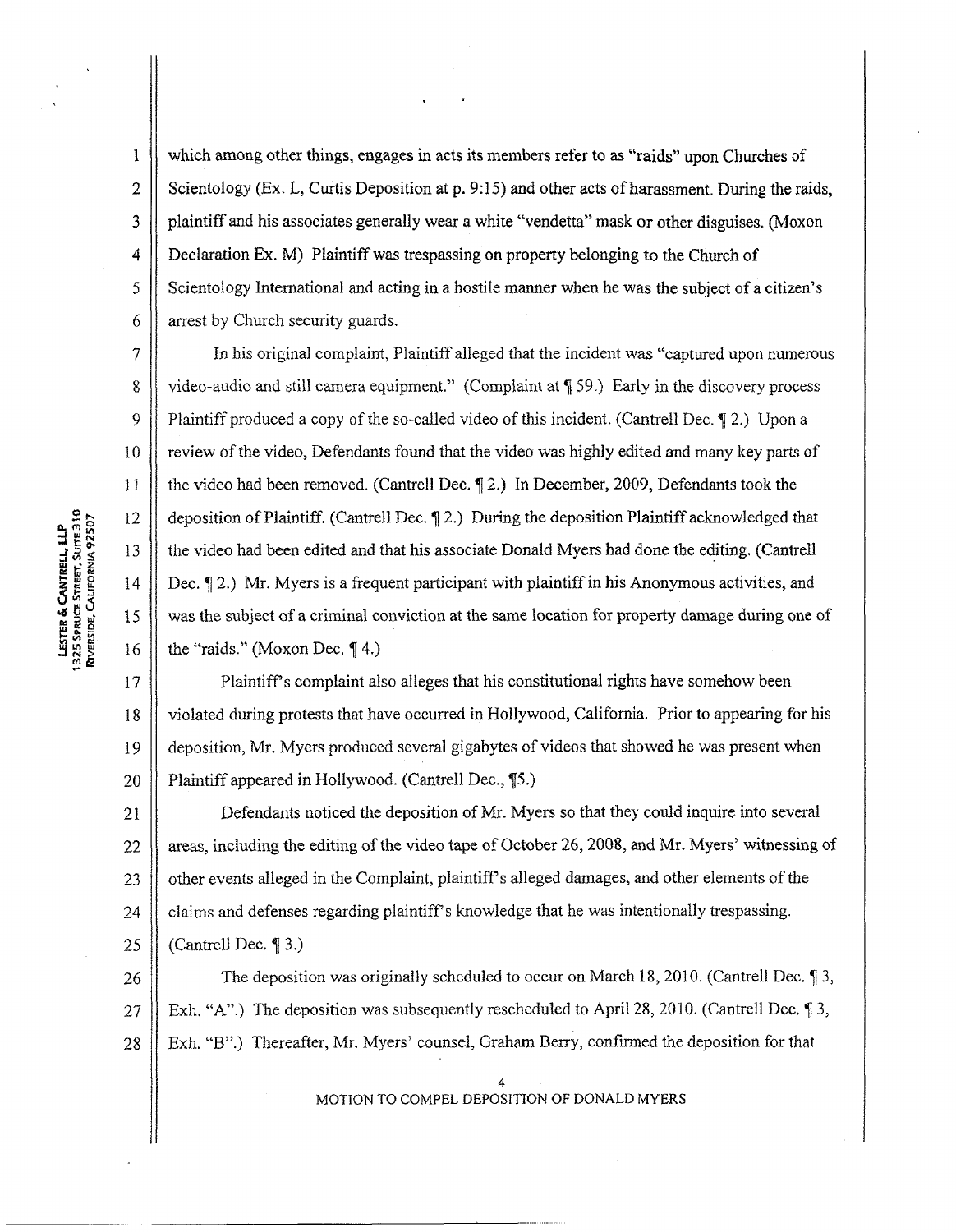date. (Cantrell Dec, **7** 3, **Exh. "C".)** Mr. Berry subsequently withdrew from representing Mr. Myers. (Cantrell Dec.  $\P$ 3.) On April 22, 2010, Mr. Myers acknowledged that he would be present for his deposition. He also stated he would be producing 27 gigabytes of data, videos and photos. (Cantrell Dec. $\P$  4, Exh. "D".) Recognizing it would take quite some time to review the 27 gigabytes of material, Defendants counsel suggested that the production occur on April 28, and the deposition be continued a short period of time in order to allow Defendants to review the information "so that no time is wasted on the day of your deposition." (Cantrell Dec.7 4, Exh. "E".) Mr. Myers refused, and indicated that he would produce all of the documents on April 28,2010, and was "willing to stay all day if necessary." (Cantrell Dec., *7* 4, Exh. "E".)

Rather than causing undue delay while reviewing the documents at deposition, Defendants withdrew the subpoena for Mr. Myers and served two new ones: One for document production on May 20,2010 and one for deposition on May 26,2010. (Cantreil Dec. **7** 5. Exh. "F".) After some discussions with Mr. Myers regarding the deposition timing, the parties agreed that the deposition would go forward on May 28, 2010. (Cantrell Dec.  $\oint 5$ , Exh. "G".) Although the May 28, 2010, deposition was scheduled at 10:OO a.m., Mr. Myers contacted Defendants and asked if he could appear at noon on May 28, 2010. (Cantrell Dec.  $$5, Exh.$ )  $H$ ".)

19 On May 28,20 10, Defendants' counsel were present at the site of the deposition at  $20$ 1l:OO a.m. (Cmtrell Dec. 77.) One of the lawyers, Kendrick Moxon, was required to travel 21 from Los Angeles County. Defendants also hired a court reporter and a videographer, and are 22 required to pay those service providers. (Cantrell Dec.  $\P$ 8.) Late in the morning of May 28, 23 2010, after Mr. Moxon and a paralegal were enroute to the deposition, Mr. Myers telephoned 24 indicating he was coming to the deposition, but would not arrive until approximately 2:00 p.m. 25 (Cantrell Dec., *7* 8.) By the time Mr. Myers called it was too late to modify the schedule for the 26 court reporter or the lawyers. (Cantrell Dec., **1 8.)** 

Despite Mr. Myers' promise to arrive at 2:00 p.m., he arrived at approximately *2:35* p.m. 27 (Cantrell Dec., **1** 8.) The deposition began almost immediately. (Cantrell Dec., **1** 8.) Within 28

> *5*  MOTlON TO COMPEL DEPOSITION OF DONALD MYERS

LESTER & CANTRELL, LLP<br>325 SPRUCE STREET, SUITE 310<br>RIVERSIDE, CALIFORNIA 92507

 $\mathbf{I}$ 

 $\overline{2}$ 

3

 $\overline{4}$ 

5

6

 $\overline{7}$ 

8  $\ddot{Q}$ 

 $10$ 

11

12

13

14

15

16

 $17$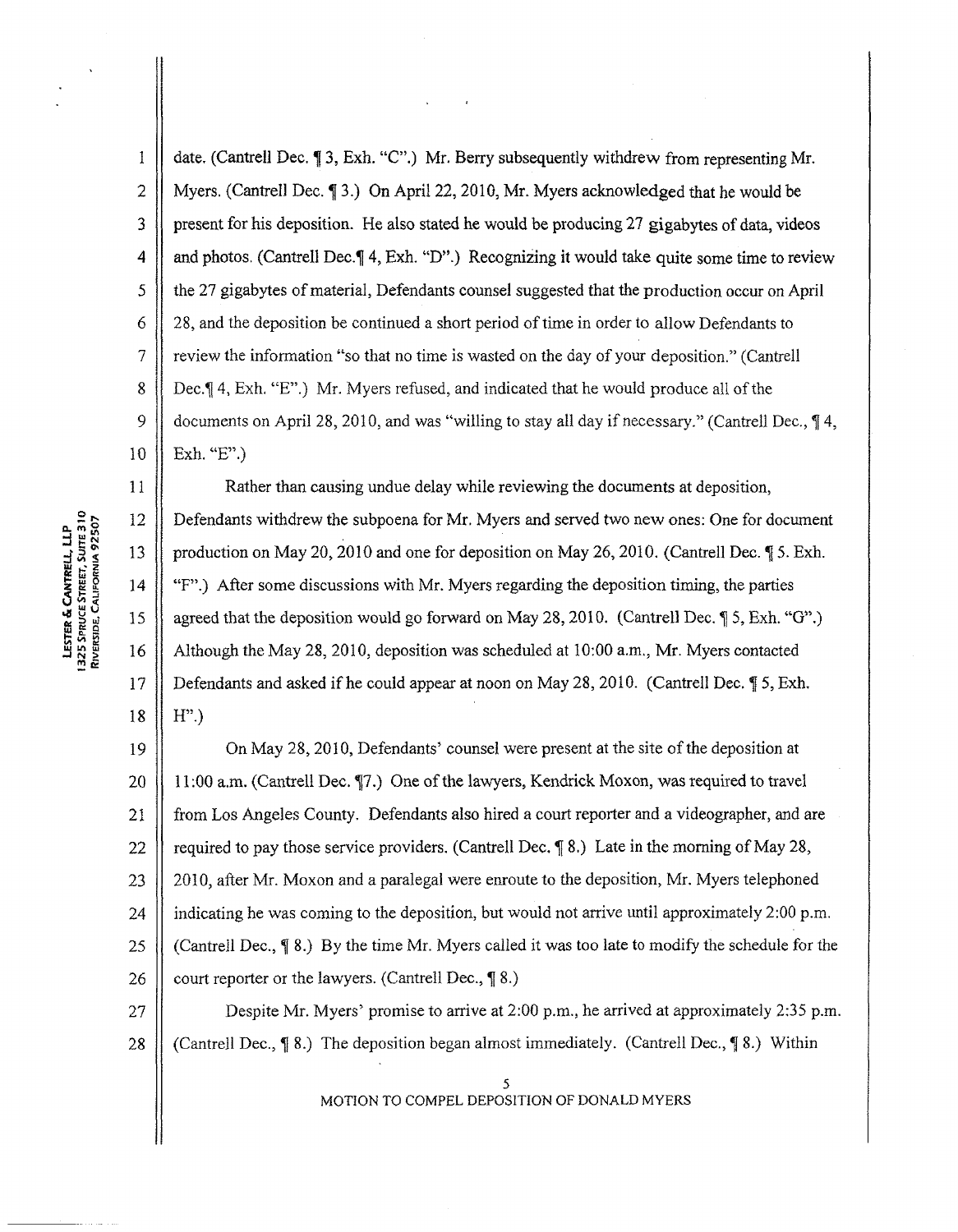about 10 minutes Mr. Myers indicated that he planned to leave the deposition. (Cantrell **Dec., 78.)** Soon thereafter, following some preliminary questioning, Mr. Myers actually did leave the deposition and refused to answer further questions. (Cantrell Dec.,  $\lceil 8 \rceil$ ). He was informed before leaving that he wouid be subject to a motion to compel and that defendants would seek their fees and costs for the failed deposition.

### **PII.** LEGAL ARGUMENT

# A. An Order Compelling Donald Myers' Deposition Is Warranted. California Code of Civil Procedure section 2025.450 authorizes a party to seek a court order compelling a witness to attend deposition, As is set forth above and in the Declaration of David Cantrell, Mr. Myers' deposition was properly noticed by Defendants. Defendants' counsel attempted to informally resolve the matter after Mr. Myers' departure, by sending a meet and confer letter, but he declined to engage in a further meet-and-confer, (Cantrelf Dec, 8). Attached hereto as Exhibit "N" is a true and correct copy of my meet and confer letter to Mr. Myers.

15 Mr. Myers' deposition has been continued several times. Mr. Myers agreed in writing to 16 appear on May 28, 2010. (Cantrell Dec.,  $\P$  6.) Mr. Myers then showed up several hours late and 17 / I refused to answer more than a few questions. (Cantrell Dec., *7* 8.) He knew at the time he 18 11 scheduled the deposition that the notice was set for both stenographic and video recording. 19 / / (Cantrell Dec., Ex. G.) Nevertheless, he failed to warn anyone prior to his arrival on May 28, 20 || 2010, that he would refuse to sit for more than a few minutes of questioning. (Cantrell Dec., ¶ 21 8.)

23 || he intended to leave the deposition thus sparing them the cost and expense of attending 22 24 /I themselves, no justification for his departure, and no justification for his continued refusal to There is no substantial justification for Mr. Myers' failure to inform the defendants that 25 | attend his deposition. The court should accordingly compel Mr. Myers to attend the deposition 26 *| pursuant to Code of Civil Procedure § 2025.450.* 

27 | Mr. Myers' deposition is necessary. As is set forth above, there are videos depicting 28 | some of the incidents in question in this case. Plaintiff testified at his deposition that Mr. Myers

> 6 MOTION TO COMPEL DEPOSITION OF DONALD MYERS

**LESTER & CANTRELL, LLP**<br>1325 SPRUCE STREET, SUITE 310<br>RIVERSIDE, CALIFORNIA 92507

1

2

**3** 

4

5

6

*7* 

8

9

10

I 1

 $12$ 

13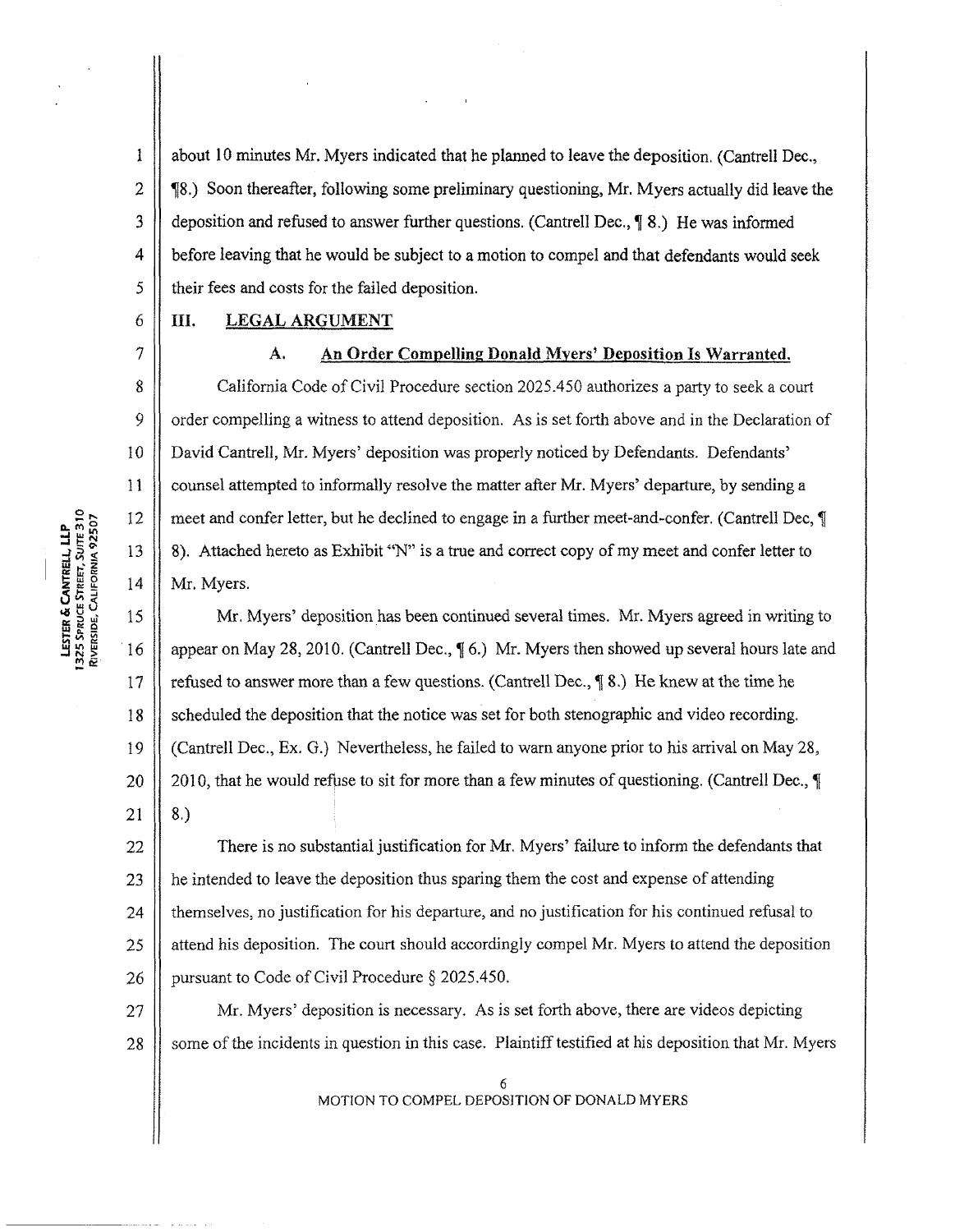LESTER & CANTRELL, LLP<br>1325 SPRUCE STREET, SUITE 310<br>RIVERSIDE, CALIFORNIA 92507

1

 $\overline{2}$ 

 $\overline{\mathbf{3}}$ 

 $\overline{4}$ 

5

6

 $\overline{7}$ 

8

9

10

 $11$ 

 $12$ 

13

helped him edit and modify these videos, and Mr. Myers is in the chain of custody of the videos of apparently each of the "Anonymous" witnesses to the event. (Cantre11 Dec., *7* 2.) Mr. Myers agreed at his deposition that he helped Plaintiff modify some of those videos. (Cantrell Dec., Ex. I.) Mr. Myers even admitted that he did this because some of **the** videos cast Plaintiff in a negative light. (Cantrell Exh. I.) In addition, Mr. Myers has been present at the Church's facility in Los Angeles on a number of occasions engaged in raids therein with plaintiff. (Cantrell Dec., 79.) Testimony in these areas is relevant because Plaintiff has alleged in the complaint that the Church has taken action to prevent him and Mr. Myers' protesting activity in Los Angeles . While it is clear Mr. Myers does not wish to sit for deposition, it is equally clear that there are a number of facts within his personal knowledge that are the subject of this litigation. On this basis, there is no substantial justification for Mr. Myers to refuse to sit for deposition.

### **B. Defendants are Entitled to Sanctions Against Mr. Myers.**

 $14$ Code of Civil Procedure section  $2025.450(c)(1)$  provides that: if a motion to compel 15 deposition is granted "the court *shall* impose a monetary sanction. ..in favor of the party who 16 noticed the deposition and against the deponent" unless the court finds that the deponent acted 17 with substantial justification. (Emphasis added.) Additionally, Code of Civil Procedure 18 52023.030 allows the court to impose a monetary sanction against a party for misuse of the discovery process. Such a misuse of the discovery process has been deemed to be a failure to 19 20 submit to an authorized method of discovery (deposition) or unsuccessfully opposing a motion 21 to compel without substantial justification (Code Civ. Proc. §2023.010(d), (h).)

 $22$ As shown in the accompanying Declarations of David Cantrell and Kendrick Moxon, 23 Defendants will incur \$7,230.91 due to Mr. Myers' refusal to proceed with his deposition. 24 (Cantrell Declaration,  $\P$ 10-12; Moxon Dec.  $\P$ 4.) This amount is made up of (1) attorney's fees 25 wasted at the failed deposition (\$3,900); (2) Court Reporter and videographer fees from the failed deposition (\$440.91); and (3) attorney's fees and costs incurred in bringing this motion 26 27 (\$2,890). Defendants therefore request that this court order Mr. Myers to pay Defendants \$7,230.91 as a result of his abuse of the discovery process. 28

> 7 MOTION TO COMPEL DEPOSITION OF DONALD MYERS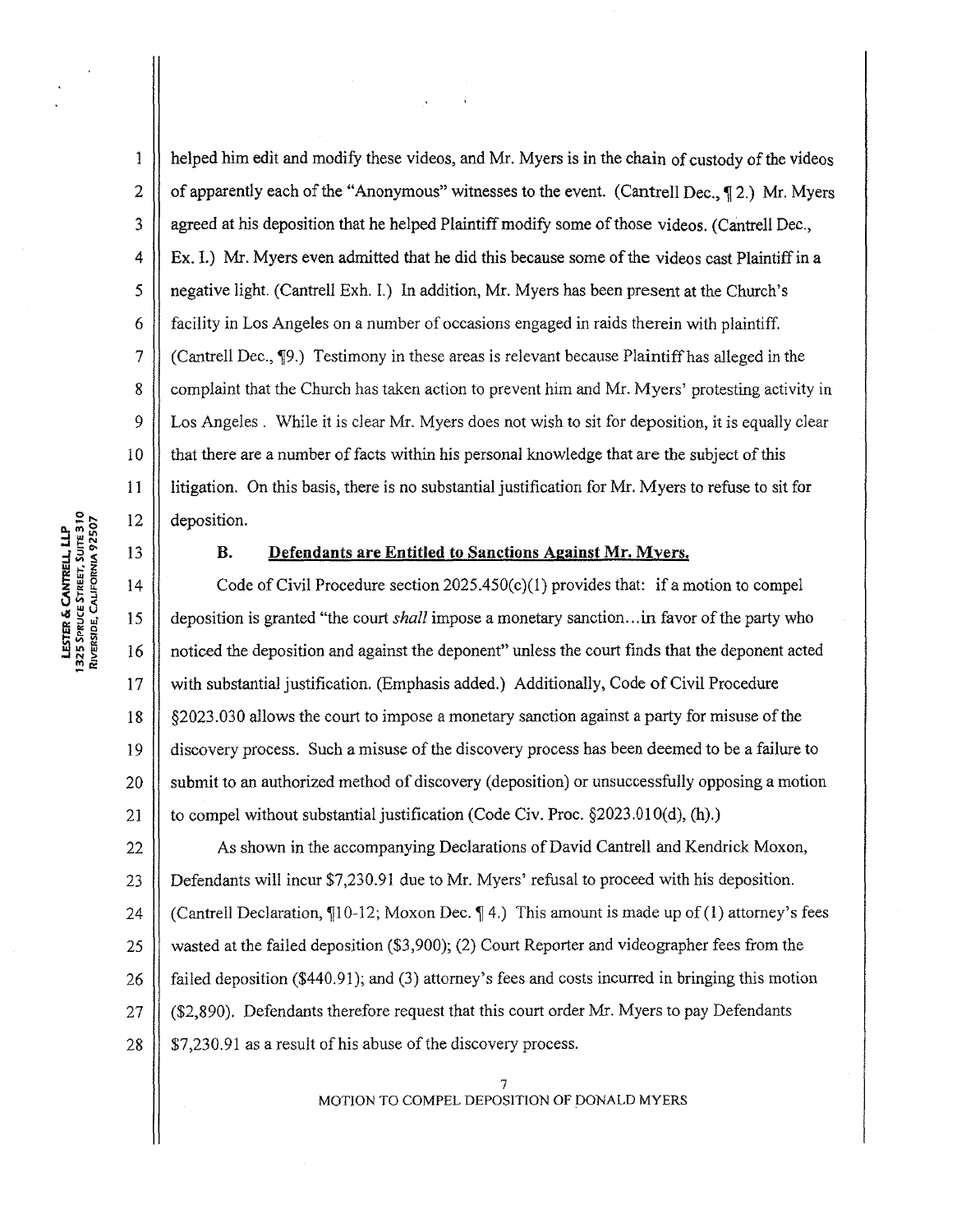## $\mathbf{1}$  $\overline{2}$

 $\overline{3}$ 

 $\overline{4}$ 

5

6

 $\boldsymbol{7}$ 

8

9

10

11

 $12$ 

13

14

15

16

17

18

19

20

21

22

23

 $24$ 

25

26

27

28

### **IV. CONCLUSION**

Based on the foregoing, Defendants respectfully request that this court issue an order compelling Mr. Myers to attend his deposition within ten (10) days of the hearing on this motion. Defendants further request that this court order Mr. Myers to pay Defendants' reasonable fees and expenses of \$7,230.9 I.

Dated: July 13, 2010

**LESTER** & **CANTRBLL, LLP** 

LESTER & CANTRELL, LLP<br>BY: <u>Mark S. Lester</u>

Mark S. Lester David Cantrell &

**MOXON** & **MOBRlN**  Kendrick L. Moxon

Attorneys for Defendants, CHURCH OF SCIENTOLOGY INTERNATIONAL, INC.; BUILDING MANAGEMENT SERVICES, INC.; DANIEL ALAN DUNIGAN (ERRONEOUSLY SUED AND SERVED AS DAVID ALAN DUNIGAN); KENNETH R. SEYBOLD; MATTHEW JAMES BUTLER AND SALVATORE ME0

### 8 MOTION TO COMPEL DEPOSITION OF DONALD MYERS

LESTER & CANTRELL, LLP<br>1325 SPRUCE STREET, SUITE 310<br>RIVERSIDE, CALIFORNIA 92507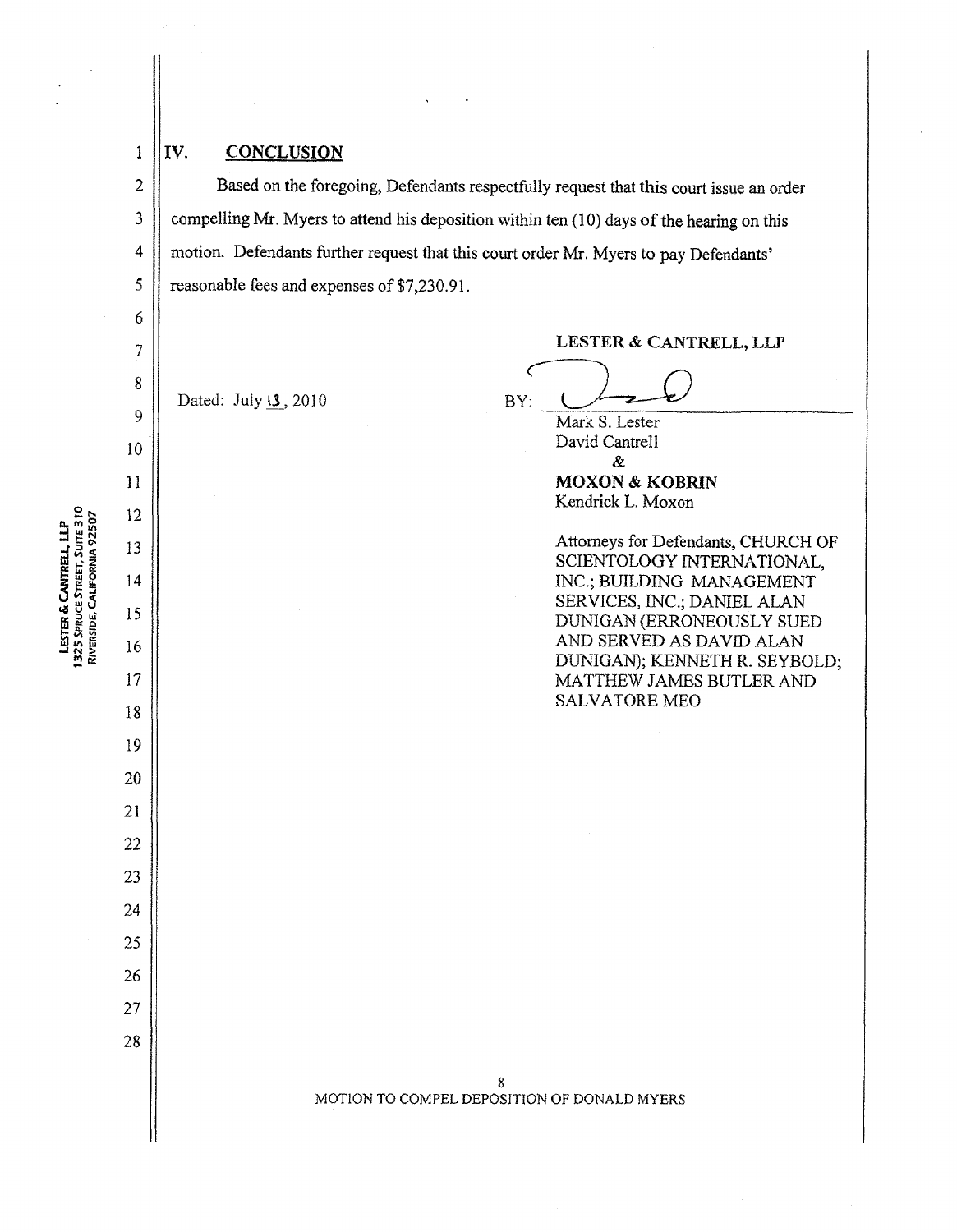### **DECLARATION OF DAVID CANTRELL**

I, David Cantrell, declare:

1. I am a member of the law **firm** Lester & Cantrell, LLP, attorneys **in** this action for Defendants, Church of Scientology International, Inc., Building Management Services, Inc., DanieI **Alan** Dunigan (erroneously sued and served as David Alan Dunigan), Kenneth R. Seybold, Matthew James Butler and Salvatore Meo ("Defendants") I have personal knowledge of the following facts and am competent to testify thereto.

8 2. Plaintiff's complaint alleges, among other things, that he was battered on October  $\overline{Q}$ 26, 2008, by Defendants. Defendants dispute this allegation and assert that Plaintiff was 10 trespassing and acting in a hostile manner when he was the subject of a citizen's arrest. Plaintiff claimed in his complaint that the incident was "captured upon numerous video-audio and still 12 camera equipment." Early in the discovery process our office took the deposition of Plaintiff and required that he produce various documents at his deposition. Plaintiff produced a copy of 14 a video that captured some of the events of October 26,2008. Upon reviewing the video, it 15 appeared to me that it was edited and many of the parts had been removed. For instance, there 16 is a portion of time in the video in which the audio does not match what is occurring on screen,  $17$ Based on this review, at deposition we inquired of Plaintiff whether or not the video had been 18 edited, and he indicated that it had. Attached to Defendant's evidence as Exhibit "A" to this 19 declaration is a copy of the relevant portions of the pages of Plaintiff's deposition regarding the 20 editing of this video. Mr. Choquetre acknowledged during his deposition that the video was edited by Donald Myers. (Exhibit A, page65, 66, 171-173, 187-188.)

22 **3.** Based on Plaintiffs statements and allegations in his complaint concerning Mr. Myers, our office set the deposition of Mr. Myers. The deposition was originally scheduled to 23 occur on March 18, 2010. (Attached to Defendant's Evidence as Exhibit "B" is a true and 24 25 correct copy of the first subpoena served on Mr. Myers. Shortly after the service of the original deposition subpoena, the deposition was rescheduled to April 28,2010. Attached to 26 27 Defendant's Evidence as Exhibit "C" is a true and correct copy of the Notice of Continuance of Deposition. Thereafter, I received contact from Mr. Myers' lawyer, Graham Berry. During that 28

> 9 MOTION TO COMPEL DEPOSlTlON OF DONALD **MYERS**

**LESTER & CANTRELL, LLP**<br>1325 SPRUCE STREET, SUITE 310<br>RIVERSIDE, CALIFORNIA 92507

 $\mathbf{1}$  $\overline{2}$ 

 $\mathbf{3}$ 

 $\boldsymbol{4}$ 

5

6

7

11

13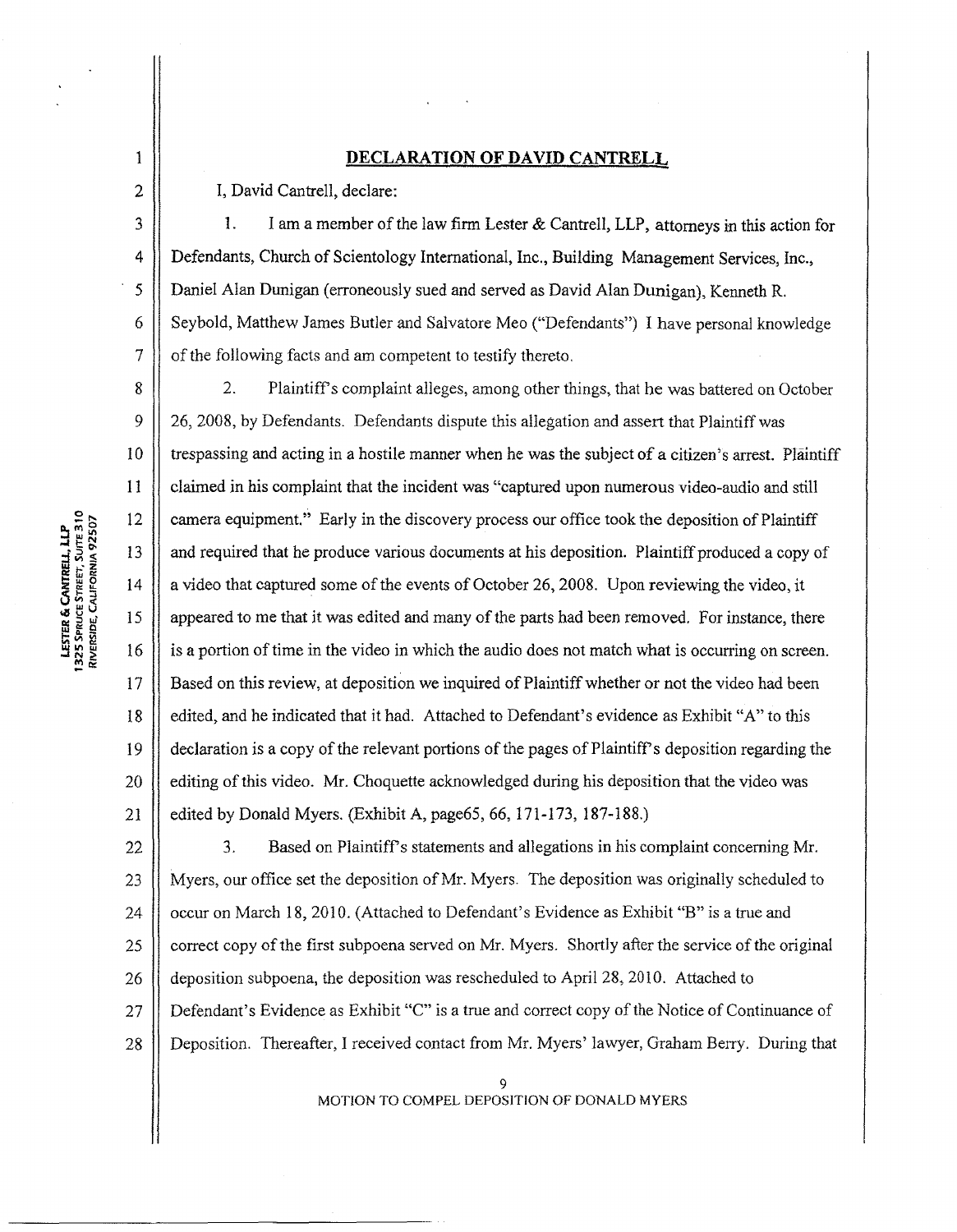contact Mr. Berry confirmed the deposition would occur on April 28,2010. Attached hereto as Exhibit "D" is a true and correct copy of the e-mail **f** received from Mr, Berry in this regard. Mr. Berry subsequently contacted our office and indicated he was withdrawing from representing Mr. Myers.

4. On April 22,2010, Mr. Myers acknowledged that he would be present for his deposition on April 28, 2010. He also indicated that he would be producing 27 gigabytes of data, videos and photos. Attached to Defendant's Evidence as Exhibit "E" is a true and correct copy of the correspondence I received from Mr. Myers in this regard. Recognizing it would take several hours to review 27 gigabytes of materials, I suggested to Mr. Myers that the document production occur on April 28, and that the deposition be continued for a short period of time in order to allow Defendants to review the information so that Mr. Myers time was not wasted. Attached to Defendant's Evidence as Exhibit **"F"** is a true and correct copy of an email I sent to Mr. Myers. Mr. Myers refused this arrangement and indicated he would produce all of the documents on April 28, 2010, and was "willing to stay all day if necessary." (See Exhibit "E".)

**5.** Rather than causing undue delay while reviewing the documents at deposition, Defendants withdrew the subpoena for Mr. Myers and served two new ones: One for document 18 1) production to occur on May 20,2010, and one for a deposition to occur on May 26,2010. 19 Attached to Defendant's Evidence as Exhibit "G" is a true and correct copy of the two 20 subsequent subpoenas. Later, Mr. Myers produced several gigabytes of data, which I personally 1) reviewed. This material included videos of the Church's property on October 26,2008, as well 21 22 as several videos of Mr. Myers and Mr. Choquette harassing members of the Church in 23 Hollywood.

*6.* After several discussions with Mr. Myers concerning deposition timing, the 24 parties agreed that the deposition would go forward on May 28,2010. Attached to Defendants' 25 26 Evidence as Exhibit "H" is a true and correct copy of the Notice of Deposition for that date,  $27$ along with the subpoena. Although the May 28, deposition was scheduled to occur at  $10:00$ 28 a.m., Mr. Myers contacted me and asked if he could appear at noon on that date. We agreed

> 10 MOTION TO COMPEL DEPOSITION OF DONALD MYERS

**2**<br> **12**<br> **13**<br> **13**<br> **13**<br> **13**<br> **13 14**<br>3 the set of 14 **d,** 9 <sup>15</sup>p\$ **WISSENS** 16

**1** 

2

3

4

*5* 

*6* 

7

8

9

10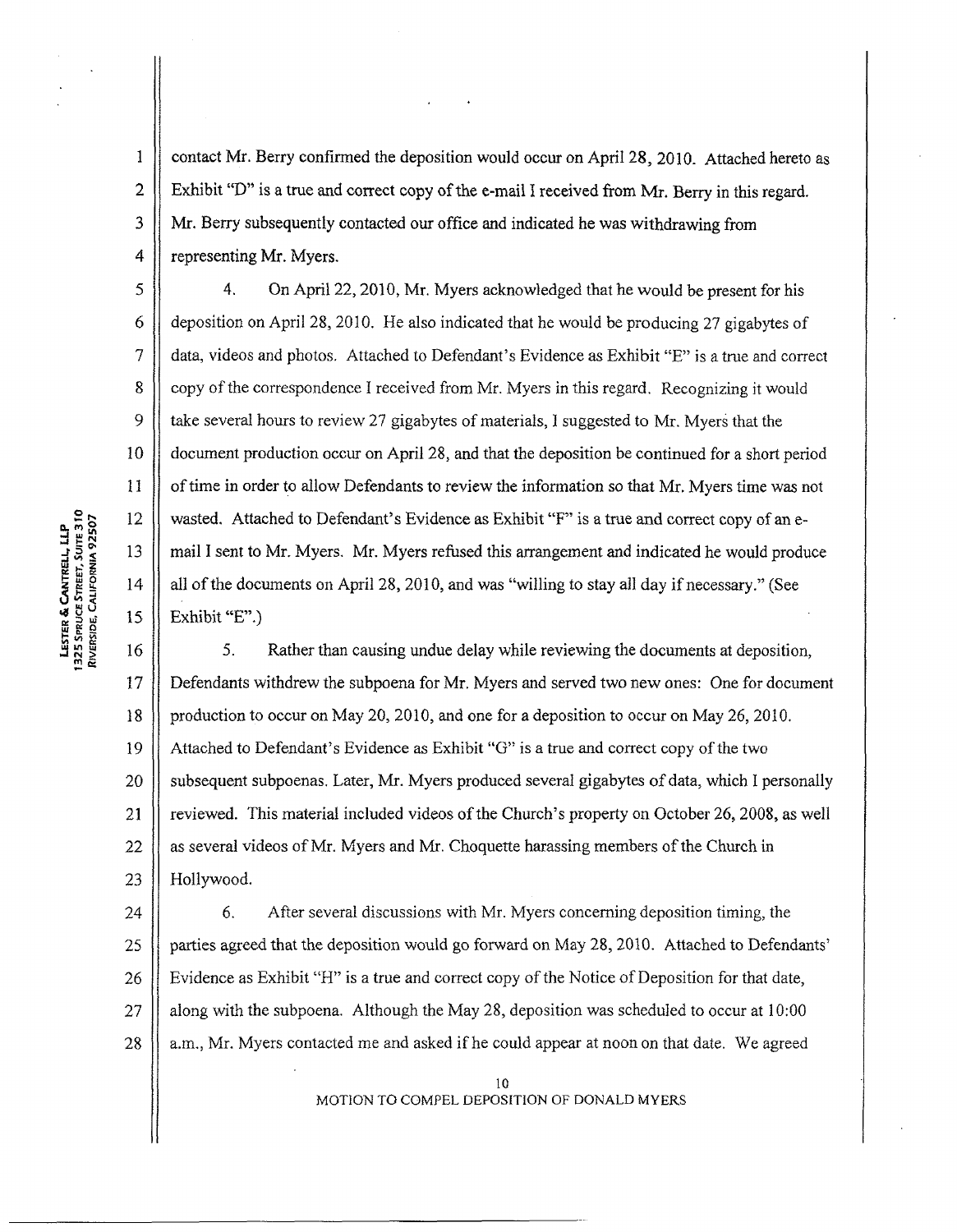2  $\parallel$  correct copy of Mr. Myers' e-mail in this regard. that this would be acceptable. Attached to Defendants' Evidence as Exhibit "I" is a true and

11 **7.** On May 28,2010, I was present at my office for the deposition **at** approximately 1 I :00 a.m. Kendrick Moxon, my co-counsel, was also present at that time. Mr. Moxon was required to travel from Los Angeles County to attend the deposition.

**8.** In addition to me and Mr. Moxon being present at the deposition, we also hired a court reporter and videographer for the deposition. Mr. Myers was provided notice that we would be hiring a court reporter and videographer when we served him with the subpoena indicating that we would take these steps. (See Exhibit " $G$ ") Despite Mr. Myers' knowledge that we would be present on that date and time with a conrt reporter and videographer, he telephoned my office late in the morning indicating he would not arrive until approximately 2:00 p.m. By the time Mr. Myers called it was too late to modify the schedule for the court reporter, the videographer or the lawyers. Despite Mr. Myers promise to arrive at 2:00 p.m. he arrived at approximately 2:35 **p.m.** At that point, the deposition began almost immediately. Within a few questions, Mr. Myers indicated he planned to leave the deposition. In less than an hour Mr. Myers actually did leave the deposition and refused to answer further questions. Attached hereto as Exhibit "J" is a true and correct copy of the condensed version of the deposition of **Mr.** Myers. Mr. Myers' deposition testimony is necessary in this case with the relevant portions underlined. On June 11, 2010, I tried to informally resolve the issue by sending a meet and confer letter to Mr. Myers. To date, Mr. Myers has not responded to my meet and confer attempts. Attached hereto as Exhibit "N" is a true and correct copy of my June 11, 2010, meet and confer letter to Mr. Myers.

23 9. In addition to the fact that Plaintiff has already provided testimony that Mr. Myers 24 | edited many of the videos at issue, Mr. Myers also appears to have been present at several 25 | | protests that occurred in Hollywood, California. Mr. Choquette's complaint claims that at these 26 protests some acts were taken that impacted Mr. Choquette's rights in this case. After reviewing Mr. Myers' document production it is very clear to me that Mr. Myers has been 27 28 I1 present with Mr. Choquette at the Hollywood facility on a number of occasions. **f** have met and

> I **<sup>I</sup>** MOTION TO COMPEL DEPOSITION OF DONALD MYERS

LESTER & CANTRELL, LLP<br>1325 SPRUCE STREET, SUITE 310<br>RIVERSIDE, CALFORNIA 92507

19

18

20

21

22

I

3

 $\overline{4}$ 

 $\mathcal{S}_{\mathcal{S}}$ 

6

 $\overline{7}$ 

8

9

10

11

12

13

14

15

16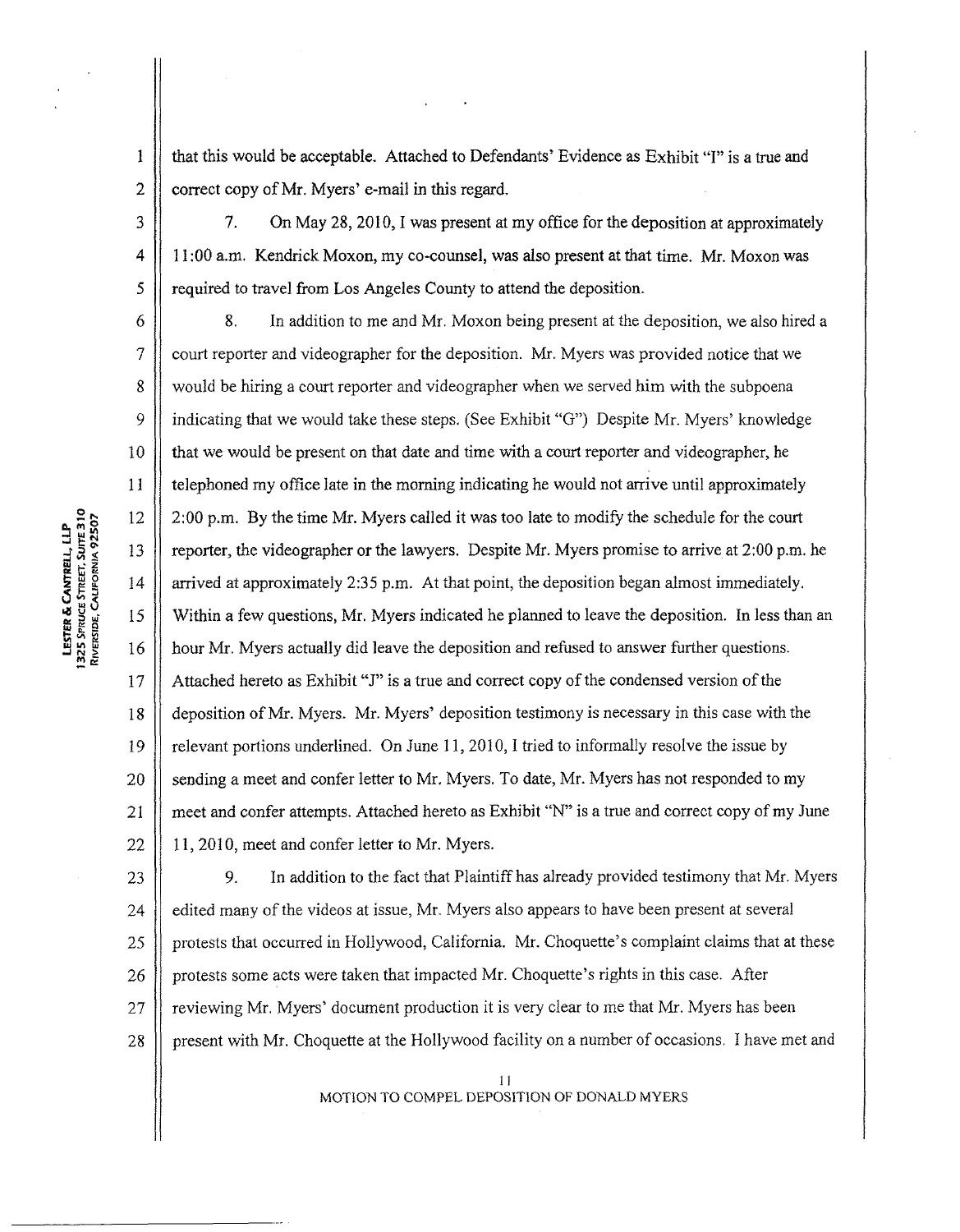participated in the deposition of Mr. Choquette and therefore I am familiar with how he looks in a manner that is sufficient for me to identify him on the videos produced by Mr. Myers. We are seeking to complete the deposition of Mr. Myers to inquire into these and other relevant areas.

10. I bill my services to my client at the rate of \$300 per hour. On May 28,2010,I billed my clients at least 6 hours to prepare for and attend the deposition of Mr. Myers, **A11** of these fees could have been avoided had Mr. Myers informed us ahead of time that he was going to (a) show up several hours late and (b) refuse to answer questions regarding his knowledge of the facts of this case,

I I. In addition to the attorney's fees above, my office engaged a court reporter and videographer to record the events of Mr. Myers' deposition. When we received word from Mr. Myers that he would appear several hours late, it was too late to cancel these service providers. In that regard, we have received invoices fiom the court reporter and the videographer. These invoices total \$440.91 and are collectively attached to Defendants' Evidence as Exhibit "K".

12, In addition to the time incurred above, I have spent at least 4.5 hours in preparing this motion. As indicated above, my time is billed at the rate of \$300 per hour, for a total of \$1,350 in attorney's fees in the preparation of this motion. I expect to review Mr. Myers' opposition and prepare a reply, which should take approximately 3 hours (\$900.00). In addition, I plan to attend the hearing on this matter which will take approximately 2 hours of time (\$600.00). In addition there is a \$40 filing fee for this motion. For this motion, we expect that our clients will incur \$2,890 in attorney's fees and costs.

I declare under penalty of perjury under the laws of the State of California that the 21 .....<br>f<sup>4</sup> foregoing is true and correct, and that this declaration was executed on the  $\frac{13}{4}$  day of July, 22  $23$ 20 10, at Riverside, California.

David Cantrell

12 MOTION TO COMPEL DEPOSfTlON OF DONALD MYERS

**2006**<br>1325 Spruce Street, Suite 310<br>Riverside, California 92507 LESTER & CANTRELL, LLP

 $\mathbf{1}$ 

 $\overline{2}$ 

 $\overline{3}$ 

4

5

6

7

8

9

 $10$ 

11

12

13

 $14$ 

15

16

 $17$ 

18

19

20

24

25

26

 $27$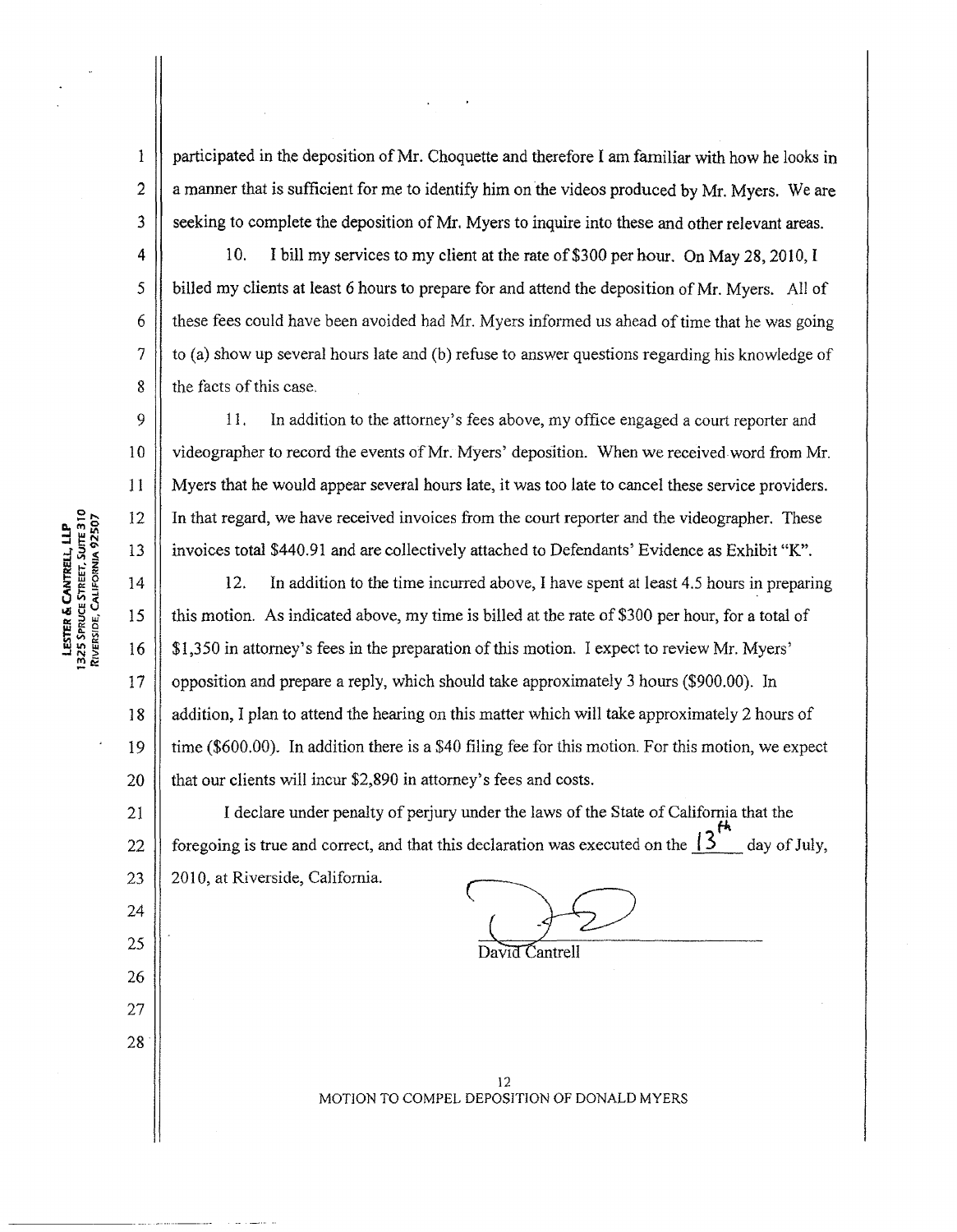### 1 **DECLARATION OF KENDRICK MOXON**

I Kendrick **Moxon,** declare as follows:

I. **I am an attorney** at **law** licensed to practice law **before all** of the **courts of the State**  of California and am a member af **the** fm **Moxon** & **Kobrin. The facts stated herein ate** within my personal knowledge and if called upon to testify I could and would competently testify thereto.

**2.** 1 am one of the attorneys of record for Church of Scientology lntematjond, Inc.; Building Management Services, Inc.; Daniel Alan Dunigan (erroneously sued and served as David Alan Dunigan); Kenneth R. Seybold; Matthew James Butler and **Salvatore** Meo. I was personally present at the deposition of Donald **Myers.** I traveled **from Eas Angeles** to **Riverside**  for the pupose of attending **Mr.** Myers' deposition. I arrived in Riverside on May **28,2010,** at **approximately 1 1 :00 am. Whils** enroute and shortly before I arrived, I learned **that** Mr. Myers had called and indicated **that** he **would** not be present **at** 12:00 **p.m.** as required by the subpoena, and that he would not arrive until **approximately** 2:00 **p.m. It being unreasonable** for **me** to travel **back to** Los Angeles in that short of a time window, I remained **at** Lester & Cantrell, **LLP's office** waiting for Mr. Myers to **anrive** preparing for **the** deposition. He did not arrive until approximately **2:35** p.m.

**3,** Upon Mr. Myers arrival, we commenced the deposition almost immediately. Within moments Mr. Myers indicated he **was** not going to answer questions. *(See* Defendants' evidence, **EA1. "J".)** Although Mr. **Myers stayed a few** minutes and answered **several questions after** he made that initid statement, the deposition ended abruptly **shortly thereafter when Mr. Myers** refused to continue to answer questions. (See **Exh. "J".)** 

23 24 *25*  26 4. **I have** personally observed **that** Mr. Myers is a frequent **participant with** plaintiff, **Francois** Choquette, in **his** Anonymous activities, which they refer to **as** "raids." Mr. Myers was the subject of a criminal conviction fox property damage during one of the "raids" at the same location where Mr. Choquette was arrested at the Church of Scientology International.

**5. f** have been a licensed attorney since 1984, and was admitted to the California Bar in **1987.** In my time as a lawyer I have handled **a** nwnber of complex matters related to

 $\frac{3}{4} + \frac{9}{5} = 12$ 5: ~1 : **14 sg:**   $\frac{1}{3}$   $\frac{1}{3}$   $\frac{1}{3}$   $\frac{1}{3}$   $\frac{1}{3}$   $\frac{1}{3}$   $\frac{1}{3}$   $\frac{1}{3}$   $\frac{1}{3}$   $\frac{1}{3}$   $\frac{1}{3}$   $\frac{1}{3}$   $\frac{1}{3}$   $\frac{1}{3}$   $\frac{1}{3}$   $\frac{1}{3}$   $\frac{1}{3}$   $\frac{1}{3}$   $\frac{1}{3}$   $\frac{1}{3}$   $\frac{1}{3}$   $\frac{1}{3}$  *9* 1:

2

**3** 

**4** 

*5* 

*6* 

**7** 

**8** 

9

**t 10** 

1 1

**13** 

**a** 15

**17** 

**18** 

**19** 

**20** 

21

22

27

28

I